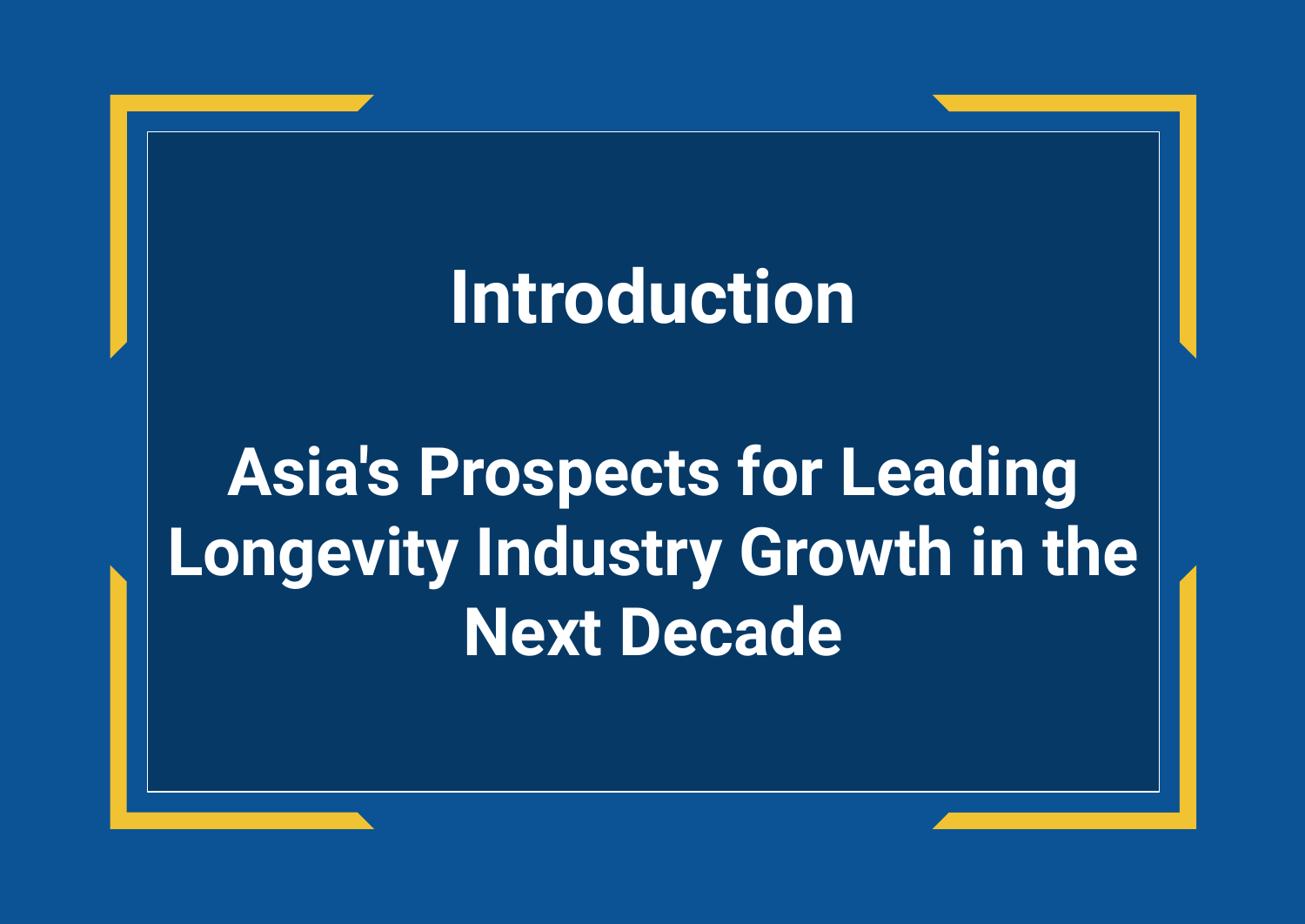# **Why Asia?**

**What is the Longevity Industry?** The "Longevity Industry" refers to scientific research into aging and its diseases and a set of synergies between four intersecting sectors: P4 (personalized, precision, preventive, participatory) medicine, AgeTech (HealthTech that focuses on technology to improve the lives of older people), and Longevity finance (consisting of a set of novel financial systems) with the combined potential to extend healthy life span.

## **What makes Asia a natural center for the future of Longevity Industry growth, diversification and activity?**



## **Demographics**

Asia will feel the impact of demographic aging before any other world region.

As such, there is a great demand among governments and industry for industrial solutions to this "Silver Tsunami".



**Broad Adoption of Advanced Technology**

Asian technological innovations have long outpaced those in the West. Products that sound like recent or even future innovations to most Westerners have been available for decades in Asia, particularly in Japan.



### **Financial Centers**

Long established financial centers such as Singapore have become the leading startup hub in Southeast Asia thanks to a mix of ready capital and government policies.



#### **Technological Centers**

With so much at stake, cities from Singapore to Vietnam's Ho Chi Minh City are competing to become the next Silicon Valley — home not only to successful startups but also to the mentors, investors and institutions that support them.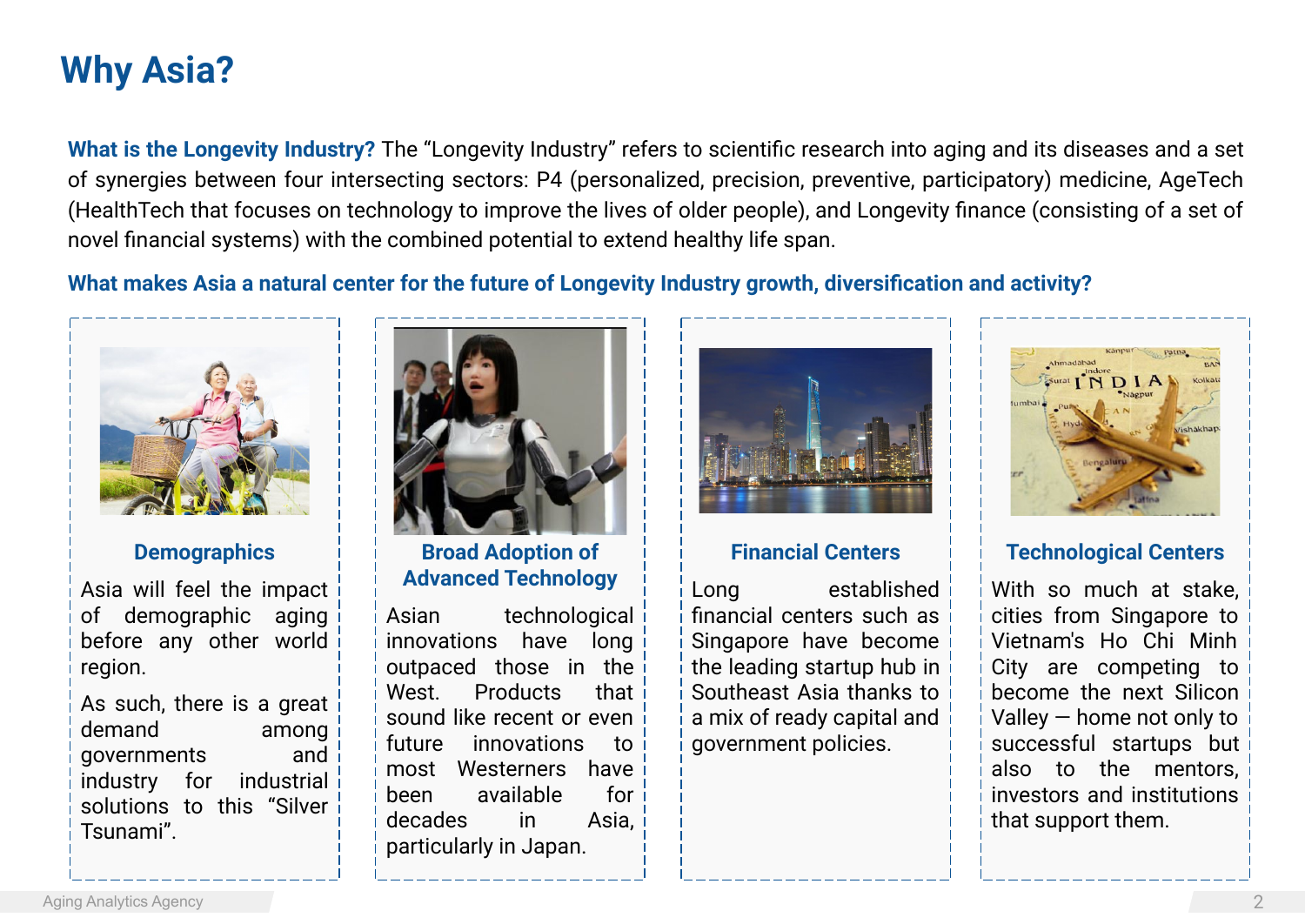# **Asia and the Race for the Fourth Industrial Revolution**

The population of Asia is over four billion, and although not every country has a problematic aging demographic, some, such as Japan, certainly do.

However, the current age demographics of Asia's oldest countries are soon to become the new normal for all of them.

This is unfortunate in many ways, and represents a accumulating financial burden, known informally among economists as "The Silver Tsunami".

## **The Four Industrial Revolutions**



But now, at the dawn of the Fourth Industrial Revolution in Asia, the dividend locked up in this older demographic represents a potential future financial opportunity for those countries with the foresight to seize it.

Innovations in biotechnology, financial technology, and AgeTech, will transform Asia's burgeoning population into an asset. Many of these innovations are happening much faster there than on other continents, with centres of progress being metropolitan areas of Singapore, Shanghai, Taiwan, Seol, and Hong Kong.

Indeed, the arrival of the Silver Tsunami in those Asian countries that are most technologically, financially, and politically prepared, will mark the arrival of *5th* industrial revolution, which among other things will result in elimination of inequalities between the young and old.

**This introduction summarises the forms of innovation which comprise Asian countries' strengths in this regard.**

**Source:** spectralengines.com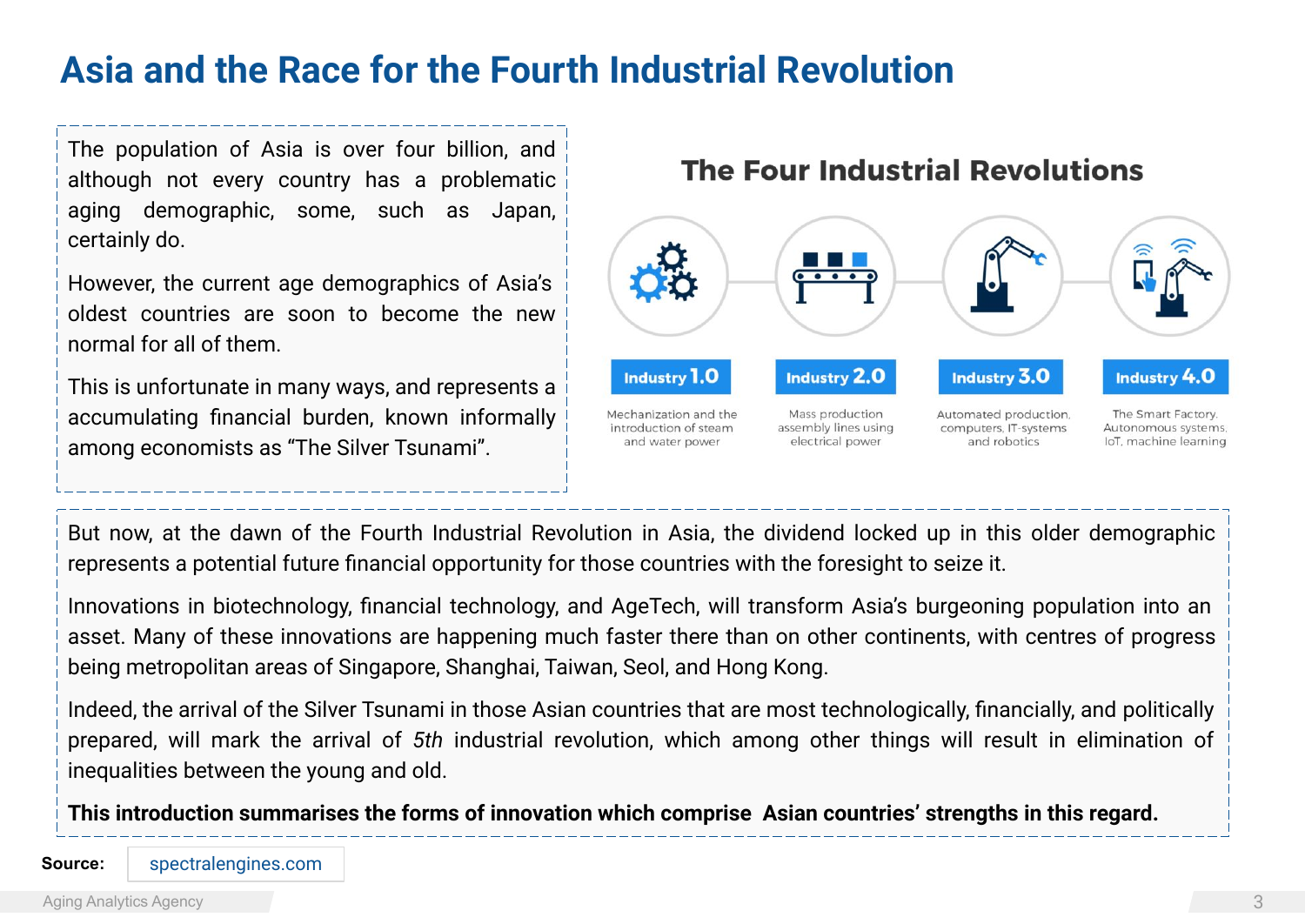# **The Silver Tsunami**

The phrase "silver tsunami", might have been invented for Asia. It is a term used by economists to describe the projected wave of global demographic aging sweeping from east to west, and the economic devastation it is expected to produce.

The Asia-Pacific region is undergoing profound and rapid population change. All countries in Asia and the Pacific are in the process of ageing at an unprecedented rate, although the timing of this transition varies across the region.

This process is reflected through the following trends:

By 2016, approximately 12.4% of the population in the region was 60 years or older, but this is projected to increase to more than a quarter  $-$  or 1.3 billion  $-$  people by 2050.

There are however variations across the region. In East and North Asia (which includes countries with significant ageing populations such as Japan and the Republic of Korea), over a third of the population is expected to be 60 years or older by 2050, whereas in Northern and Central parts of the continent one in four persons will be 60 years or older.

Globally, the share of older population in less developed regions is growing faster than in the more developed ones. Therefore, older persons will be increasingly concentrated in the less developed regions of the world.

By 2050, nearly 8 in 10 of the world's older population will live in the less developed regions.

This is especially relevant for a region such as Asia and the Pacific, which comprises some of the wealthiest nations as well as some of the poorer countries in the world, and correspondingly mixed age demographics.

**Projections are that between them the Asia-Pacific region will contain 60% of the global aged population by 2030.**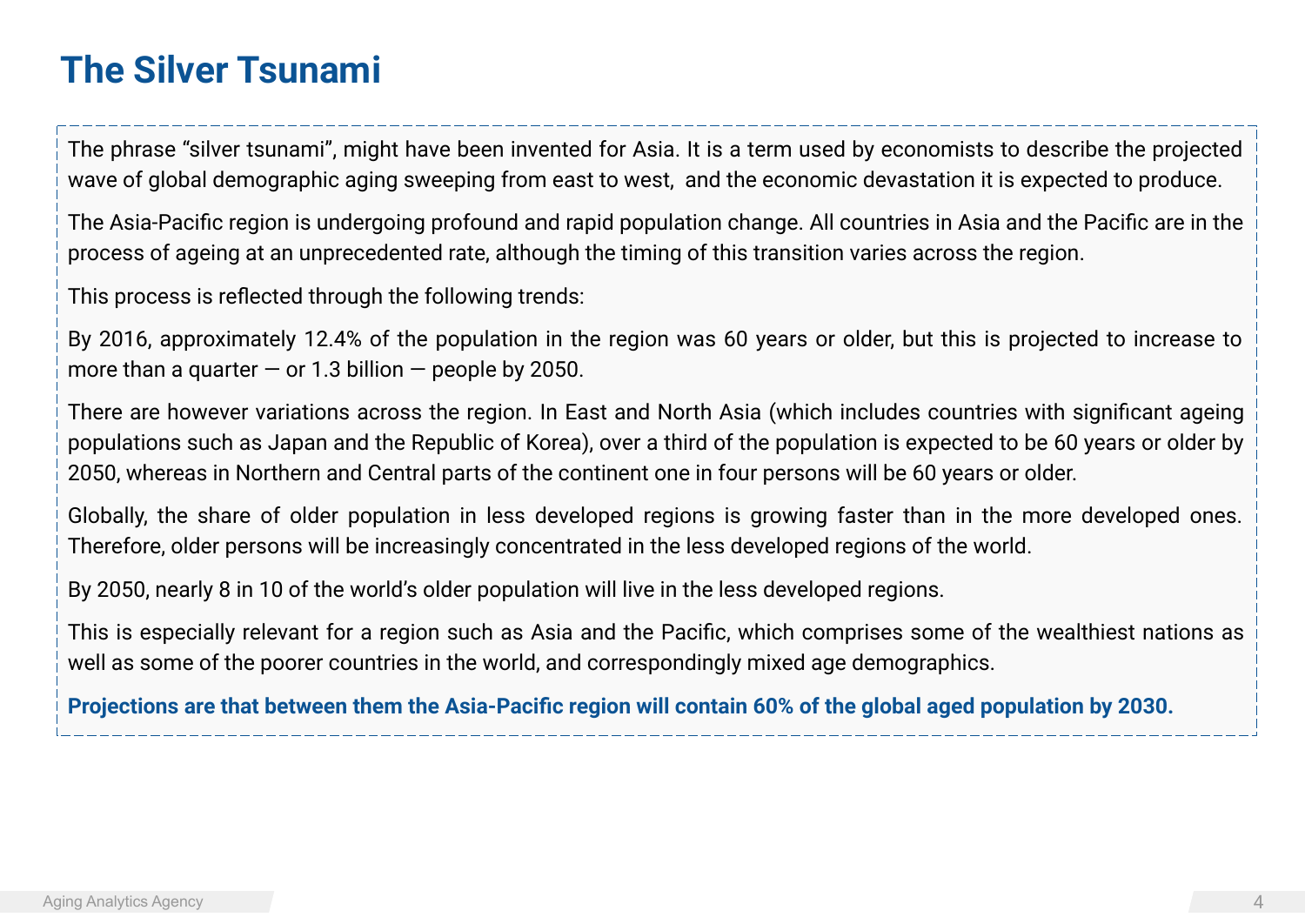## **The Technological Solutions**

Asia's technological hot spots are helping to stem the tide of the tsunami, with high-tech, non-biomedical solutions to global demographic aging.

Japan for example, which is renowned for its superiority in robotics, is responding to the challenge of a dwindling workforce by extending this technological sphere into the realm of elder care.

- PARO is a robotic seal designed to provide cognitive stimulation to those dealing with Alzheimer's and dementia.
- Silver Wood Corp. is a care home operator Japan, has partnered with various companies to develop a dementia-simulating VR headset that assists caregivers in their treatment of patients.
- There are also robots designed for heavy-lifting and mobility support. E.g. Robear, a bear-shaped robot developed to assist with the lifting of elderly patients in and out of hospital beds, INNOPHYS' Muscle Suits to help employees to lift heavy items, extending the working life span of skilled and experienced physical labourers. They claim to have sold 10, 000 units worldwide.





*PARO, left, offers cognitive stimulation to the cognitively declined, while Robear, top, assists elderly patients in and out of bed.*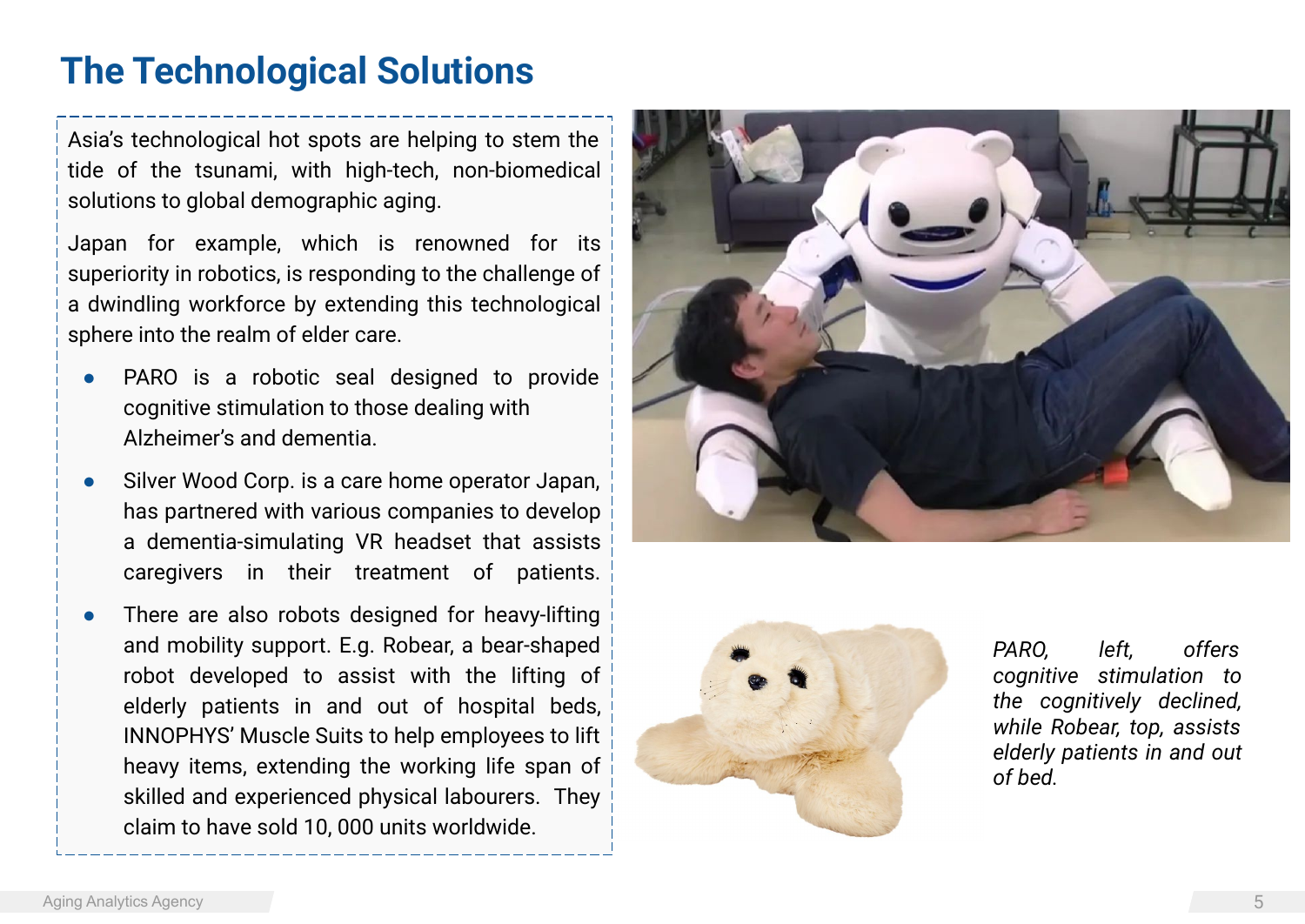# **The Technological Solutions**

The Singapore Government has realised that by 2030, one in four of their population will be over 65 and that 92,000 of them will be living alone. This creates an opportunity for AgeTech to play a significant role in extending and improving life.

Furthermore, the city-state's small size and tiger economy allows for an extraordinary degree of strategic initiative.

But whereas robotics was the central theme to Japan's strategic initiative, the central theme in Singapore's aging strategy is smart homes and tech-enabled home care.

In 2015, Singapore launched an **Action Plan for Aging Well**, which includes a range of preventative programmes for the over-40s.

- The National Silver Academy, offers educational programmes to the elderly, providing home visits and making health services and government schemes more accessible.
- In October 2016, Singapore Health Minister Gan Kim Yong announced a rethink of care strategy that involved moving care from the hospital out in to the patient's home community.
- The Singapore Management University created the SHINESeniors Project, winner of the 9th annual SuperNova AI & Augmented Award. It aims to provide data-driven community care to seniors and "smart homes" for elderly people living on their own, with innovations ranging from smart sensors that monitor the environment and living patterns of the elderly, fall prevention sensors, medication reminder alerts and many more.
- GERI, AgeTech combines Internet of Things (IoT) technology with data analytics and a multimodal series of sensors to detect declining cognition in those at risk of dementia.
- Using a proprietary algorithm, Healthstats' BPro wearable tech captures arterial pulse wave data, converting it into 24-hour ambulatory blood pressure readings.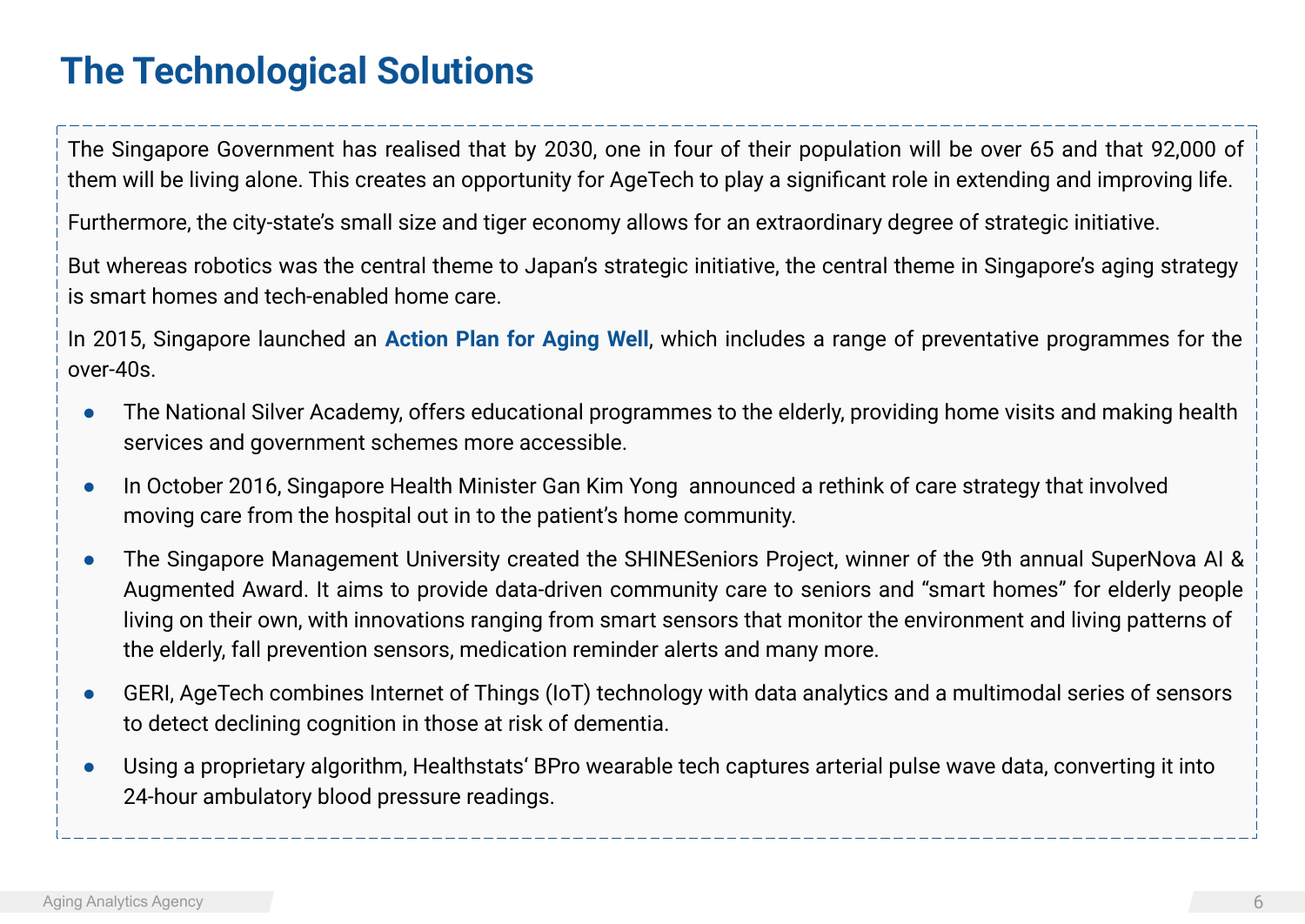# **The Financial Solutions**

Rapid demographic aging affects all aspects of our society, health care and social services, and also finance in general. If this continues as projected, it will impose huge pressures on national budgets, as the ratio of retirees to workers rises, and the growth rate of working-age taxpayers slows. AgeTech can only buy time for the economy. To keep the economy dry of the Tsunami, nations must invest in automation and methods for upskilling the current workforce, in order to enable experienced workers to stay on the job longer, and monetise the benefits of age and diverse experience.

Then there is the question of social care. As described previously, emerging technologies can address the caregiving needs of older adults — a growing reality. For this purpose, governments must improve their long-term care systems, community social infrastructures, and national industrial strategies, as populations decline and the dependency of the old increases. But we cannot assume that more and better-trained caregivers and a roboticized workplace will alleviate the net financial impact of an aging population. **Personal** financial stability becomes even more important for those living longer. Rapidly aging Asian populations, and changes to the traditional family-based, old-age support practices, have created a rising demand for income and support services for the elderly and the poor. Therefore, governments and their populations are rightly concerned about the long-term sustainability of their social security and fiscal health.

Public pension systems must find ways to cope with these pressures, as many struggle with structural challenges such as early retirement ages, and diverging replacement rates under different systems. Most developing Asian economies do not have mature and functioning pension systems, particularly the CLMVT (Cambodia, Laos, Myanmar, Vietnam and Thailand) economies. They are also not homogenous and show significant variations in their pension schemes. Some countries have publicly managed defined benefit schemes, some have publicly managed defined contribution schemes, and some have privately managed defined contribution schemes. Despite these differences, these systems share a need for significant improvements in their institutional capacity, governance, and regulation.

**Each system must meet its demands by devising a strategic national plan for an integrated, professional, transparent, and independent system for old-age income support.**

Aging Analytics Agency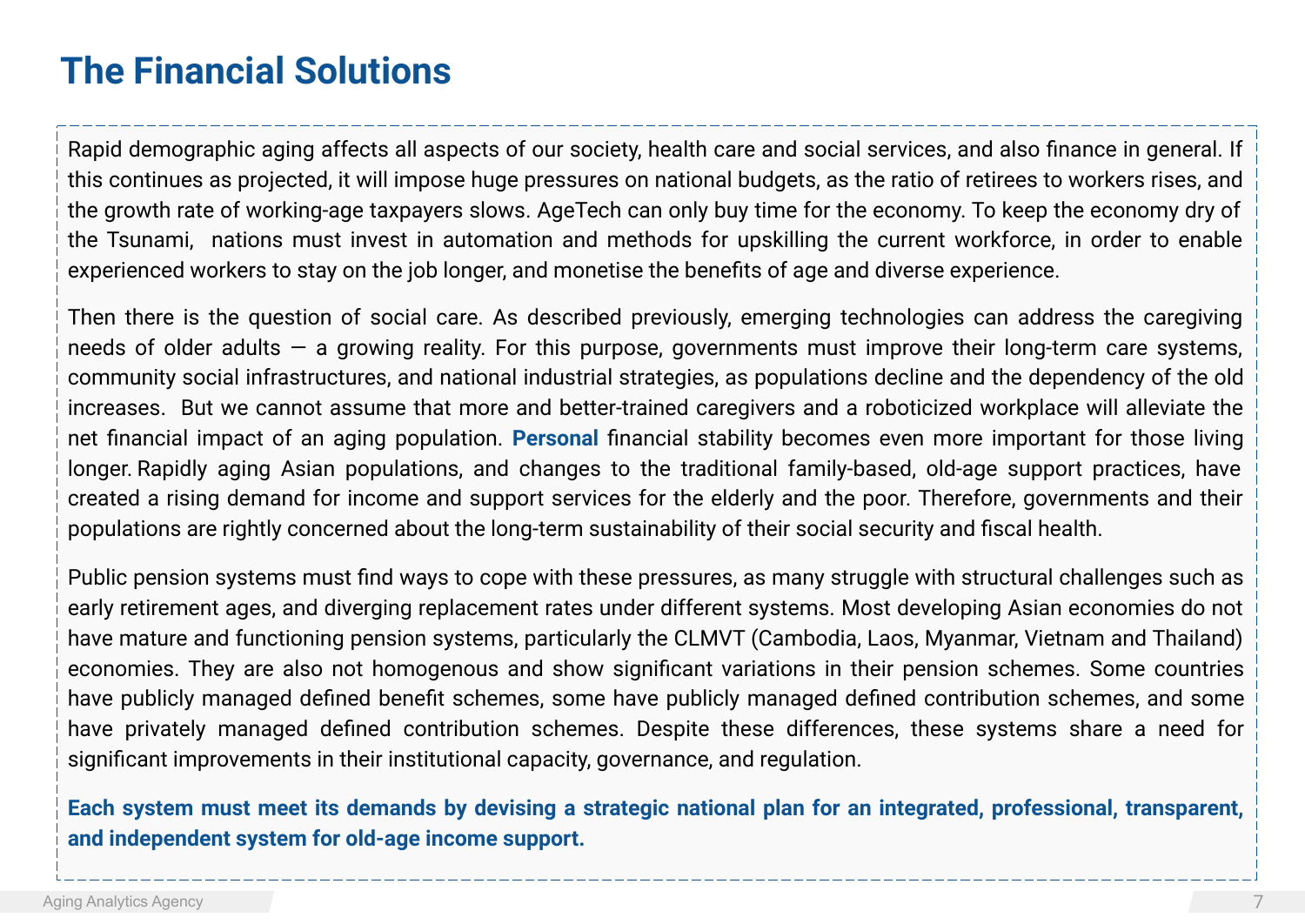# **The Political Solutions**

This brings us to the crucial question of the necessary role of government in developing this strategy.

In all cases, government must function as a coordinating force between the financial and technological solutions mentioned here, acting as a unifying component for the Longevity industry.

In the Western Hemisphere this often involves investment in the biotech or preventive medicine sectors.

In the UK for example, which might have the most comprehensive of all government strategies for preparing for the Tsunami, the focus is on things such as digital health and biotech investment.

In the Eastern Hemisphere however, where the populations are older, poorer, and more numerous, the governments often focus more on social support.

In a 2019 policy paper for example, China announced a five-point strategy outlining a mixed technological, financial and legal approach to social support.

It specified that China should deal with the ageing problem through increased social investment and input, building a high quality workforce, better health care and retirement services, use of advanced and innovative technologies, and enhanced legal and social protections.

The paper, jointly issued by the Communist Party's Central Committee and the State Council, acknowledged that the country faced a serious ageing problem but said China must "find its own way out, and that means taking a path with Chinese characteristics".

**The uniqueness of each government's approach, and the strengths and weaknesses of each national economy, is briefly documented in the later chapters of this report.**